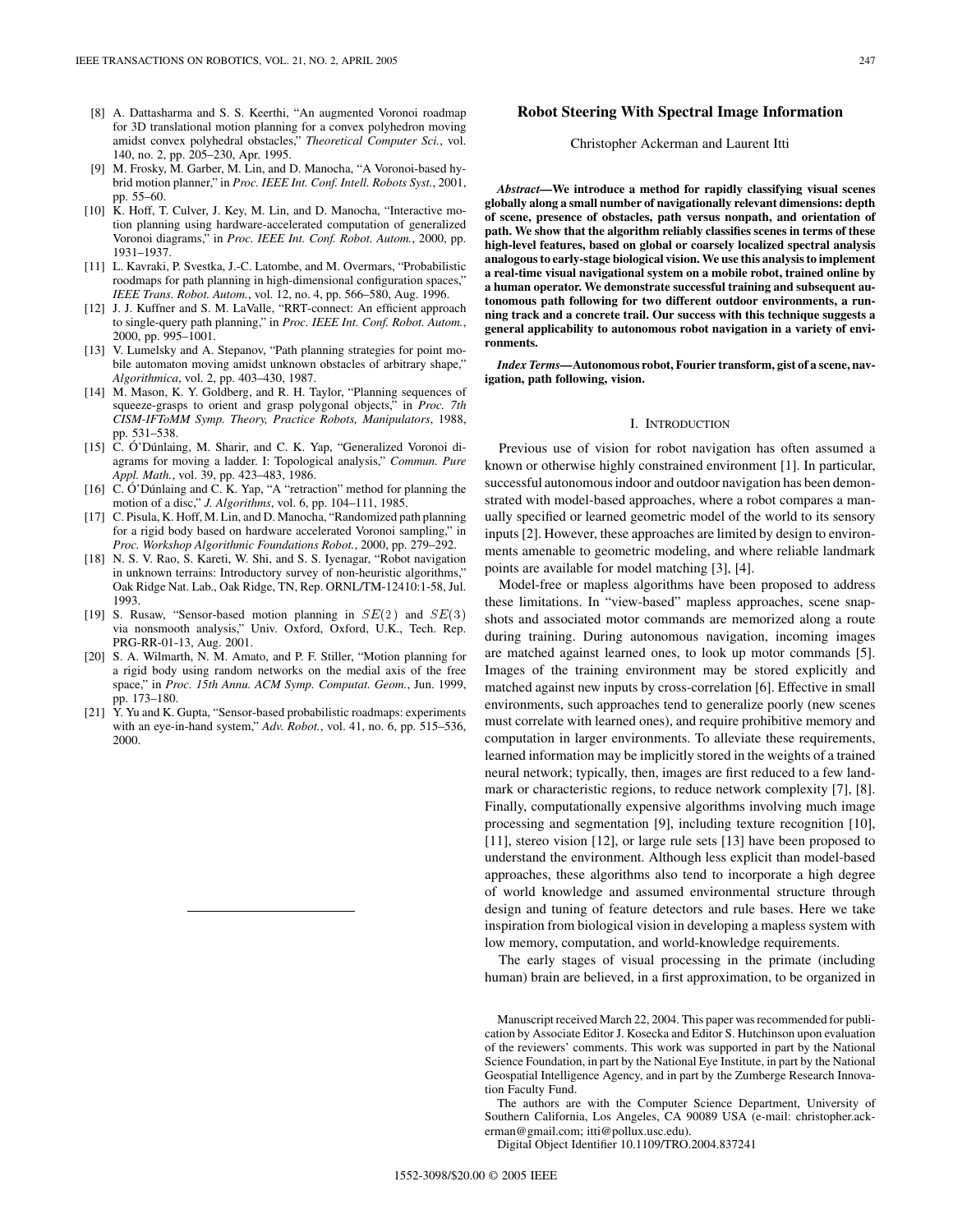a triadic architecture recently described by Rensink [14] (also see [15] and [16]). The first stage consists of a massively parallel computation of simple visual features over the entire visual field. These features include intensity contrast, computed by neurons with center-surround receptive fields [17]; color opponency [18]; local orientation, detected by Gabor-like receptive fields [19]; stereo disparity [20]; motion energy [21]; and slightly more complex features including corners, T-junctions, and other proto-objects [22]. This stage feeds into two parallel processing branches. One is concerned with directing attention and gaze toward interesting locations, based on combined bottom-up (image-based) salience and top-down (voluntary) guidance, and with recognizing attended objects [15]. Persistent representations of a few attended and recognized objects are stored in working memory for later use [23], such as manipulation or landmark-based navigation. The second branch is concerned with the very rapid, most probably feedforward, coarse identification of the global setting of the scene, including its nature or "gist" (e.g., indoor versus outdoor, city versus beach) and approximate spatial layout [23]–[25]. We have previously developed an algorithm for bottom-up, saliency-based guidance of focal visual attention [26], [27]. It has been widely applied to the automatic detection of attention-grabbing objects in unconstrained static and dynamic scenes [15], [28], [29], and has been shown to highly significantly correlate with human eye movements [30], [31]. During navigation, this attentional branch is useful for rapid detection and identification of landmarks and unexpected spatially localized events [32], [33]. Here we hypothesize that the gist/layout branch provides information useful for basic navigation, such as presence of borders and degree of obstruction.

Recent work by Torralba and Oliva [34]–[36] classifies scenes according to their spectral components. Using only global or coarsely localized spectral information to capture the overall structure of a scene, they can compute high-level scene descriptors, such as openness and naturalness, and by casting images into this low-dimensional space, they classify scenes into semantic categories like mountains or city. Our approach is similar, but rather than semantic categorization, we seek to extract information useful for a particular action, navigation. The Fourier amplitude spectrum reflects an image's dominant contours, their orientations, widths, and lengths, and this information should be able to describe the relevant features of a path. It also reflects the degree of high- versus low-frequency information in an image, which combined with the above can describe the potential for movement within the scene.

It is of interest to employ neurally plausible visual computations, because the mammalian brain exhibits unmatched performance at using visual information to guide behavior like navigation. There is experimental psychophysical evidence that humans can recognize the overall gist of scenes after very brief presentations, and this could be facilitated by the rapid processing of spatial frequency information. For example, humans can identify semantic scene type after 45–135 ms exposure and have the capacity for low-resolution (not enough to define objects) scene recognition [37]. Rapid high-level scene classification does not require foveal vision [38] or color [39]. Rapid categorization of images for the presence or absence of certain classes of objects does not require attention [40], supporting the idea of a separate processing branch operating in parallel with attentional vision. As noted by [41], it is reasonable to think that global gist recognition may build on spatial-frequency-selective neurons in the primary visual cortex, as evolutionarily early mammals lack any higher visual area.

Using only global or very coarsely localized spatial frequency information to characterize the *"navigational gist"* of a scene, we apply these ideas to the task of path following. We demonstrate that scenes that vary along four navigational class descriptors have distinctive Fourier spectra, allowing a mapping from spectral information to scene



Fig. 1. Averaged Fourier amplitude spectra for all human-labeled images. From left to right: Path (top;  $n = 912$ ) versus Nonpath (bottom;  $n = 140$ ). Left (top;  $n = 54$ ) versus Right (bottom;  $n = 24$ ). Open (top;  $n = 256$ ) versus Closed (bottom;  $n = 302$ ). Crowded (top;  $n = 96$ ) versus Empty (bottom;  $n = 898$ ).

class. Then we develop an architecture by which spectral information can be mapped to motor commands, via batch or online learning.

# II. CLASSIFICATION FOR NAVIGATION

## *A. Overview*

We consider the following high-level information useful for path following. First, the direction in which the path borders are turning (for steering); second, whether the agent is on an open stretch or in a closed environment (which affects speed); third, the density of obstacles in the environment (to also modulate speed, and to trigger other behaviors like obstacle avoidance, for example, using an attentional vision system to locate and identify them); fourth and finally, recognizing whether the agent is on a path can determine whether the other features are to be used as above, or some other control behavior is necessary. Our system uses a trained feedforward neural network to estimate these four features from global or coarsely localized image spectral information. The results show that much intuitively navigationally useful information can be extracted from such computationally inexpensive analysis.

That there is sufficient information in the Fourier amplitude spectra of the luminance of the images to make the discriminations described above is supported by the averaged spectra of iconic images of each feature extreme, as illustrated in Fig. 1. All 1630 photographs used to create Fig. 1 were taken on the University of Southern California (USC) campus at slightly above ground level, at a robot's eye view (see next section). Thus, they are dominated by path borders, if present, and other potential ground-level obstacles or barriers. Paths are characterized by prominent contours, corresponding to path borders, extending off into the distance at various angles. As shown in Fig. 1, left, this is reflected in the averaged amplitude spectrum of path scenes by higher activity in the diagonal orientations, compared with the vertical and horizontal axes; in contrast, the nonpath scenes are more dominated by vertical and horizontal orientations, and also have more high-frequency content, reflecting the relative smoothness of the path portion of path scenes, compared with nonpath scenes. The direction along which the path is oriented is also reflected in the spectra. As shown in Fig. 1, middle left, leftward-oriented scenes have increased activity in the first quadrant (i.e., the path is at  $\sim 135^{\circ}$ ; the borders are oriented so that they appear in the intensity gradient as a wave oriented at  $\sim$  45<sup>°</sup>). Rightward-oriented scenes show the complementary pattern. Open scenes, with extended depth and low horizon, have less high-frequency energy than closed scenes, whose close-up barriers presumably supply high-frequency details not visible on the more distant borders in open scenes (Fig. 1, middle right). Scenes crowded with obstacles contain more high-frequency energy than empty scenes, for reasons similar to the above, and are somewhat biased in the horizontal frequency direction (vertical lines in image space), reflecting vertical obstacles such as people (Fig. 1, right).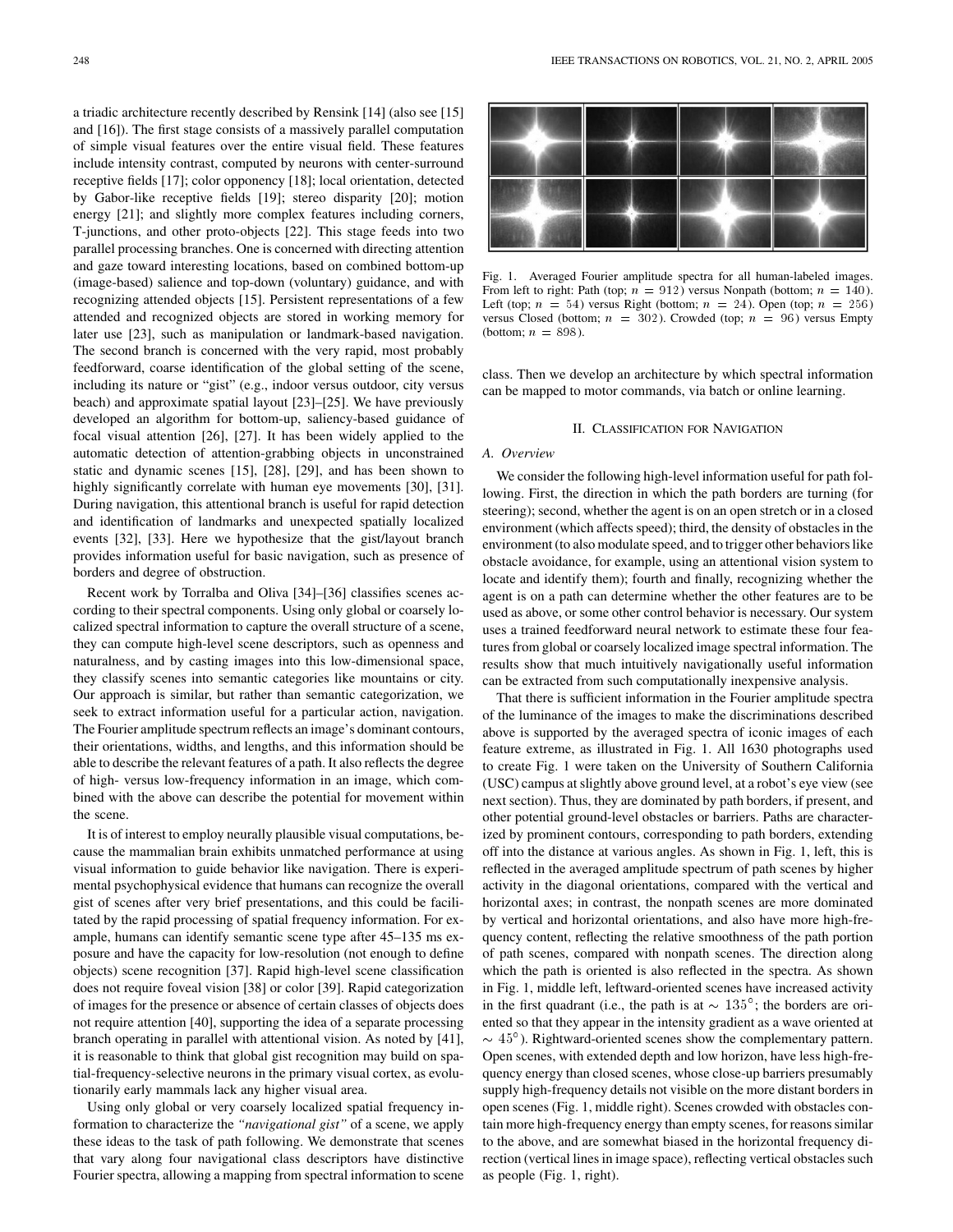

Fig. 2. Steps in transformation from RGB image to Fourier amplitude spectra. Left to right: original image, brightness-only and normalized image, amplitude spectrum from image Fourier transform, and amplitude spectra from transform of each of 16 nonoverlapping  $30 \times 40$ -pixel image tiles. Shown are three Beobot-captured running track images. Top to bottom: straight, leftward turning, and rightward-turning image class exemplars.

#### *B. Images*

The robot from whose vantage point all images were captured and whose navigation is being guided was built on the chassis of a standard radio-controlled car, with an on-board Beowulf cluster of four Pentium-III CPUs running Linux, and is referred to as a Beobot [42]. Our algorithm only used one of the available CPUs, leaving ample computational resources for other tasks, including attention and object recognition.

To train and test our algorithm, we collected 1343 red–green–blue (RGB) images taken from a Beobot-mounted camera. Images were labeled by one human along the dimensions of left-right orientation, depth, obstacles, and as path, nonpath, or ambiguous. For orientation, each image was assigned to one of eight different classes, from far left to far right. For depth and obstacles, each image was assigned to one of six classes, from closed to open, and from empty to crowded, respectively. Of these, 896 images were used for training and 447 for testing. The images all were photographs of daytime outdoor scenes taken on the USC campus, especially but not exclusively along various paths, and on a running track. It is important to note that nothing in our technique is specifically designed or tuned to the class of images used here for testing. Presumably, similar results could be obtained in very different environments, such as indoors. Pictures were  $120 \times 160$ or  $240 \times 320$  pixels; the latter were downscaled to  $120 \times 160$ . Images varied not only by location and resolution, but also time of day and cloud cover, and thus overall illumination and shadows, and camera angle. Figs. 2 and 3 show sample images.

### *C. Procedure*

RGB images were converted to hue, saturation, and value (HSV), with only the value component being retained. Each image was normalized for luminance by subtracting its mean and dividing by its standard deviation. Next, each image was discrete Fourier transformed. Figs. 2 and 3 show the image-transformation process for images of varying orientations and environments. The Fourier amplitude spectrum is a  $120 \times (160/2 + 1) = 9720$ -element array of real numbers. To reduce dimensionality to make learning tractable, we consider aggregate responses over 40 localized masks applied to the Fourier spectra. The masks were chosen such that they are equivalent to convolving the original image with 40 log-Gabor filters of varying scales and orientations, in a manner similar to that recently described in [35] and [36]. The filters are tuned to five spatial frequencies, with eight different orientations at each frequency. The pointwise products between the Fourier



Fig. 3. Steps in transformation from RGB image to Fourier amplitude spectra. Format is identical to Fig. 2, but the environment is a campus trail.

amplitude spectrum and weighing windows corresponding to the filters are computed, and the resulting 40 scalars are saved as a feature vector<br>(FV), such that  $N-1$ (FV), such that

$$
FV_i = \sum_{x,y=0}^{N-1} A(fx, fy)Gi(fx, fy)
$$
 (1)

where  $A(f_x, f_y)$  is the amplitude spectrum, and  $G_i$  are the filters.

There are intuitive and experimental [43], [44] reasons to believe that spatial relationships between structural scene components may provide finer discrimination along our dimensions. To see if capturing these by including coarsely localized information would benefit classification, we next performed the above procedures on  $4 \times 4$  nonoverlapping 30-40-pixel image tiles. Such tiles are still large enough that they hold macro-level features of the scene; as in the global case, we are capturing gross structural elements and not fine object contours or textures. As this would yield  $16 \times 40 = 640$  features, to reduce this to a more manageable number, we retained only the first 40 principal components (PC) of the features computed over the training set. We apply the PC to the log-Gabor filters [45], producing new filter sets, and then apply these to the Fourier spectra. These are summed over all tiles for each image to produce a scene-level descriptor. Each of the 40 global feature<br>inputs are thus computed by<br> $16 \quad N-1$ inputs are thus computed by

$$
PCFV_i = \sum_{j=1}^{16} \sum_{x,y=0}^{N-1} A_j(fx, fy) PCG_{i,j}(fx, fy)
$$
 (2)

where  $A_j(f_x, f_y)$  are the image tile spectra, and PCG<sub>i,j</sub> are the PC log-Gabor filters. Fig. 4 shows the effect of this transformation, before outer (tile) summation, for 16 PC, in the image domain.

FVs for the 896 training images were used to train a fully connected, feedforward neural network using backpropagation. Eight output units encoded the eight orientation classifications, with the unit with highest activation being the winner, and one output unit each encoded the other three dimensions by their strength of activation.

#### *D. Classification Results*

Table I shows classification results of global and tiled models for each of the four dimensions. Two points should be noted. First, the low percentages in the "mistakes" row indicate that serious misjudgments, for example, mistaking a rightward orientation for leftward, were uncommon for both models. Second, spatial distribution information captured by using image tiles substantially helped orientation discrimination and obstacle detection. Several different network architectures, as well as several simpler linear classifiers, all yielded similarly superior results for the coarsely localized model over the global one. We therefore used this model for navigation.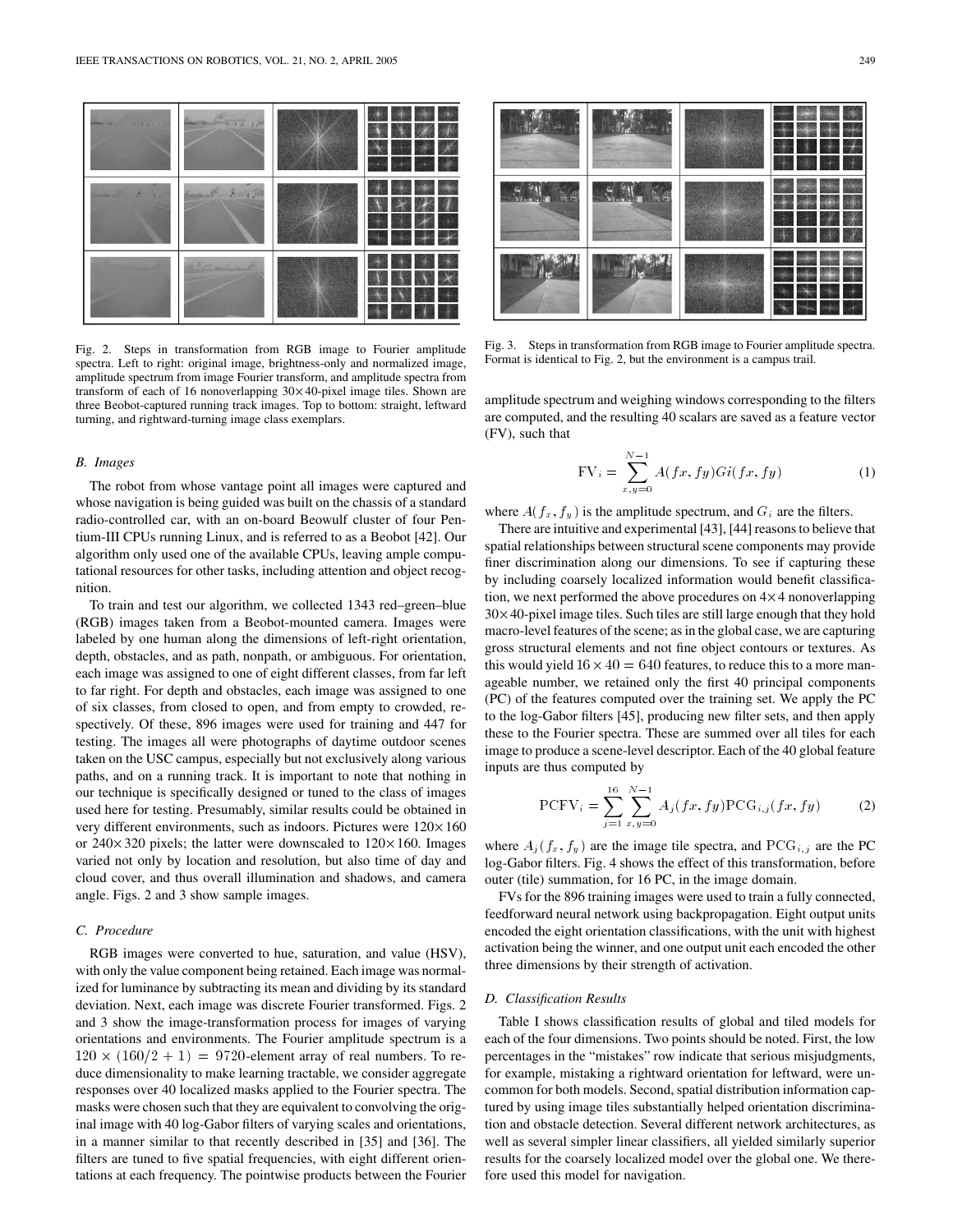

Fig. 4. Altered filters are applied to tiled track image spectra from Fig. 2, top, and reverted to image domain by the inverse Fourier transform to show, out of the many local features, textures, and clutter present in each tile, the image features (orientations, scales) that each of the first 16 PC is responsive to.

TABLE I CLASSIFICATION RESULTS

|                | <b>Pathness</b> | Orientation | Depth     | <b>Obstacles</b> |
|----------------|-----------------|-------------|-----------|------------------|
| Accuracy, $\%$ | 79.6/83.7       | 60.6/70.7   | 59.3/55.7 | 47.7/57.3        |
| MSE.           | 0.22/0.18       | 1.23/0.78   | 0.60/0.59 | 1.14/0.68        |
| Mistakes, %    | 2.85/2.28       | 1.46/1.94   | 1.62/1.08 | 2.39/0.60        |

Global/Tiled. MSE = mean squared error. Mistakes: Pathness, excludes human-labeled ambiguous scenes; Orientation, incudes human-labeled left or right turning of any magnitude; Depth, Obstacles, includes human-labeled top (open, crowded) and bottom (closed, empty) thirds.

#### III. NAVIGATION

Having demonstrated that navigationally useful information can be extracted from image spectral components, we developed a preliminary system to demonstrate the use of this information in an autonomous robot navigation task. Orientation judgments relate straightforwardly to steering; we thus chose to use this information to test our approach as applied to path following. To enable continuous improvement through online training, we use a neural network that maps the processed visual features directly onto steering commands, and learns from its errors in real time. The network is a three-layer backpropagation perceptron with 40 inputs and 13 outputs, ranging from hard left to hard right, probabilistically chosen at each iteration based on strength of response. Initial network weights may be learned offline from images and steering commands captured with the robot under human control, or they may be random. Subsequently, weights are refined in an online manner, as a human operator may provide corrective action (via a remote control) to the steering choices of the autonomous algorithm. These human-issued commands are treated as target values, from which an error is computed for backpropagation.

Two common limitations of training a neural network by human operation are that humans are very efficient at maintaining accurate control, so that the learner may never be exposed to extreme situations, and that often the distribution of control commands is highly skewed (e.g., many straight path segments for a few turns), yielding unbalanced training and overrepresentation in the network of common situations compared with rare ones [46]. We minimize these potential hazards by letting the robot drive autonomously from the very beginning. Thus, instead of using every frame and the corresponding human control values for training, we only train on those frames during which the human operator is providing a nonzero corrective input. Instead of driving the robot as well as possible, the task of our operator is to wait until the

robot starts heading off-track, and only then to apply brief corrective control. As it takes some time for the operator to realize that the robot is deviating from a desirable trajectory, and as the operator may voluntarily decide to wait until the last moment to apply correction, this approach ensures that extreme situations will be encountered during training. Also, because training only occurs in a need-based manner, rather than at every frame, it is not the potentially skewed distribution of all inputs, but the hopefully less-skewed distribution of corrected inputs, that influences the weights of the network.

We have allowed the robot to run autonomously using this method on both a running track and a paved concrete campus trail, with success. Qualitatively, the robot performed very well, even after limited training. For example, starting with random weights (entirely novel environment), the robot was able to run for extended time periods around the running track, after human corrections had been applied only during the first half of the track's circumference. Some generalization ability was also observed, as the robot required substantially fewer human corrections on its way back from finish to start of the trail, after training once on the way from start to finish. Future experiments will test for broader generalization, e.g., training on one path in the summer and running on another during winter, or training indoors then running outdoors. Videos of the Beobot in action are available online [47].

### IV. DISCUSSION

An important contribution of our work is the finding that the classification of pathness, orientation, depth, and obstacles by Fourier amplitude spectra was robust, with very few labelings that were unambiguously wrong. This reinforces the idea that the type of low-level processing used here, originally motivated by previous work with semantic scene classification [35], [36], may be a generally applicable approach for the low-dimensional, global description of scenes along a variety of dimensions. This is particularly interesting in that the low-level visual features used in our system, based on oriented spatial frequency-bandpass filters, are compatible with the response properties of early visual neurons in the monkey brain, as characterized by physiological and other techniques [48].

Including rough spatial layout information is helpful in more complex environments, such as along campus trails. As can be seen in Fig. 2, orientation information is available in both the global amplitude spectrum and the coarsely localized spectra for the track environment, where the broad lines are prominent features. In the trail environment, however, as in Fig. 3, it is difficult to discern much from the global spectrum, which takes into account trees, buildings, and other objects. In the coarsely localized spectra, however, some of the oriented features that indicate path borders in the track environment of Fig. 2 are also found in the trail environment of Fig. 3.

Our navigation system, learning steering commands directly from spectral information, is attractive because it allows one to rapidly train the algorithm in novel environments, with a minimal amount of supervision, and adjust for mistakes over time. This holds promise for use in other navigation tasks, including a fuller implementation of path following, e.g., adding obstacle avoidance and landmark-based orienting behaviors exploiting focal attention and localized object recognition, or speed modulation based on scene depth. The current decision system is very simple, using a single neural network with no temporal memory (reflex agent), as our main focus is on feature extraction; it is thus remarkable that it achieved good real-world outdoor navigation performance. We avoid computationally expensive and time-consuming tasks such as segmentation or object recognition, so as to enable real-time operation at relatively high speeds ( $\sim$  5 mph, limited by safety), nor are we dependent on specific environmental features. Yet, we have demonstrated a working system on a physical robot. Although generalization